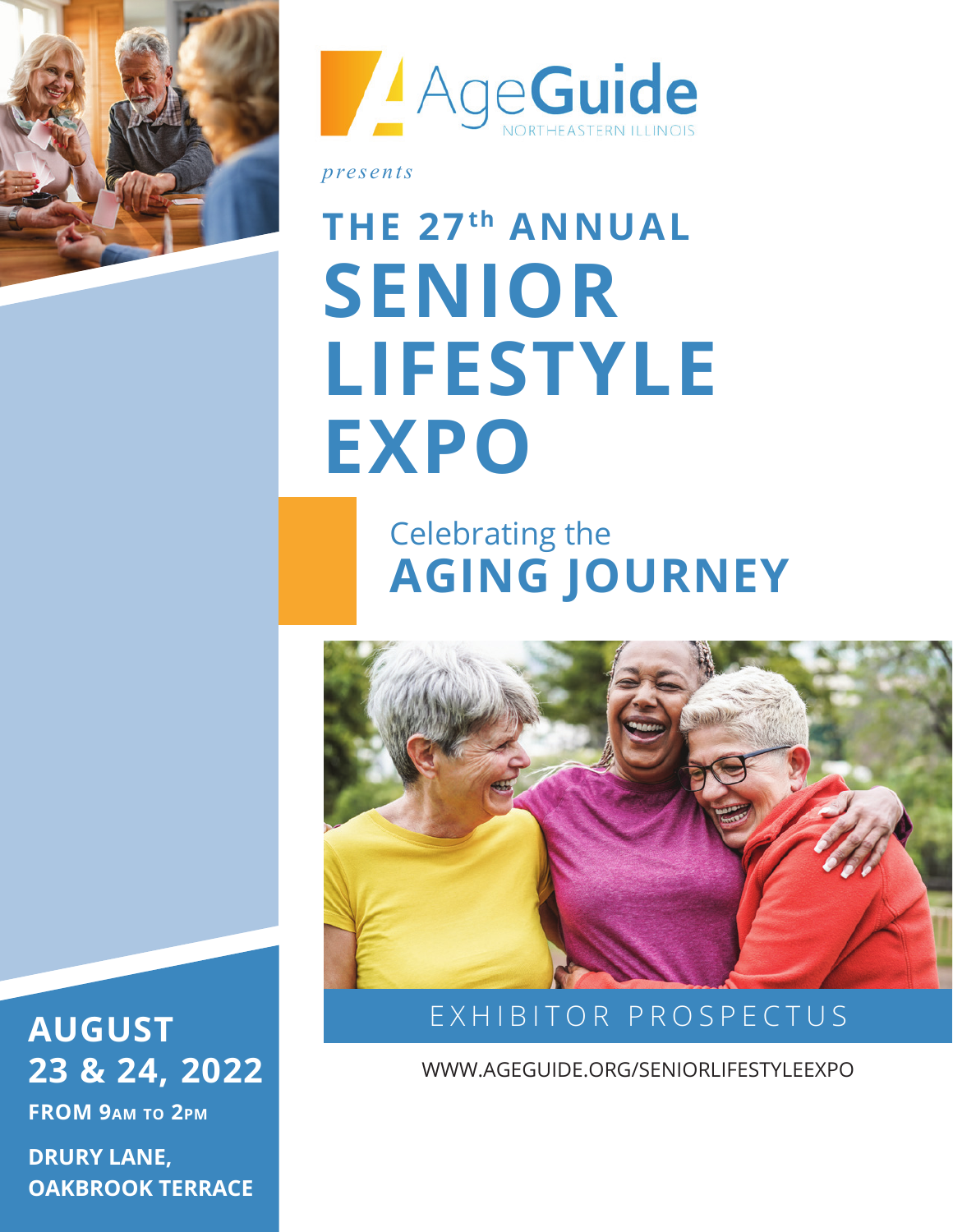# EXHIBITOR INFORMATION

Senior Lifestyle

#### **60+ Consumers Are a Powerful Market Force!**

- The 60+ consumer is more educated, affluent and active than ever before
- More than 1.3 million 60+ persons live in the Chicago land area
- 1 in 6 Illinoisans are aged 60+
- Adults aged 54 to 74 spend more per capita on food and services than those aged 25 to 34

#### **EXPO HOURS**

Tuesday, August 23, 2022 . . . . . . . . . . 9am - 2pm Wednesday, August 24, 2022 . . . . . . . . 9am - 2pm

#### **EXHIBITOR BENEFITS**

- With over 4,000 attendees expected, the Senior Lifestyle Expo is the largest and most promoted senior expo in Chicagoland. The marketing and public relations opportunities we provide bring enthusiastic, motivated older adults to your exhibit booth.
- E-mail and Snail Mail Outreach Campaign Multiple e-blasts and mailings to older adult households; older adult group leaders at park districts, retirement communities, banks, churches, senior centers and clubs
- Targeted Social Media Marketing Facebook
- Highly visited website www.AgeGuide.org/SeniorLifestyleExpo
- Print Advertising
- Ticket Distribution Tickets for exhibitors, sponsors and attendees; discount coupons in print advertisements and online

### SPONSOR BENEFITS

- Prime exhibit space
- Expo seminar opportunities
- Distribution rights
- Expo social media tie-ins
- Logo on Expo keepsake bag handed to all attendees
- Logo inclusion, advertising tie-ins and editorial opportunities with Expo Media Partners
- Advertising and promotion on marketing materials
- Logo on cover of Show Directory
- Right to survey Expo attendees
- Right of first refusal for next year's Senior Lifestyle Expo
- Opportunity to host a special event or workshop associated with the Expo
- Use of the Senior Lifestyle Expo logo for corporate marketing and public relations
- Opportunity to be identified in the industry as an older adult friendly company

**For more information about sponsoring the Senior Lifestyle Expo, contact Nancy Jo Hauck at 331.903.6614 or NancyJo.Hauck@csireg.com**